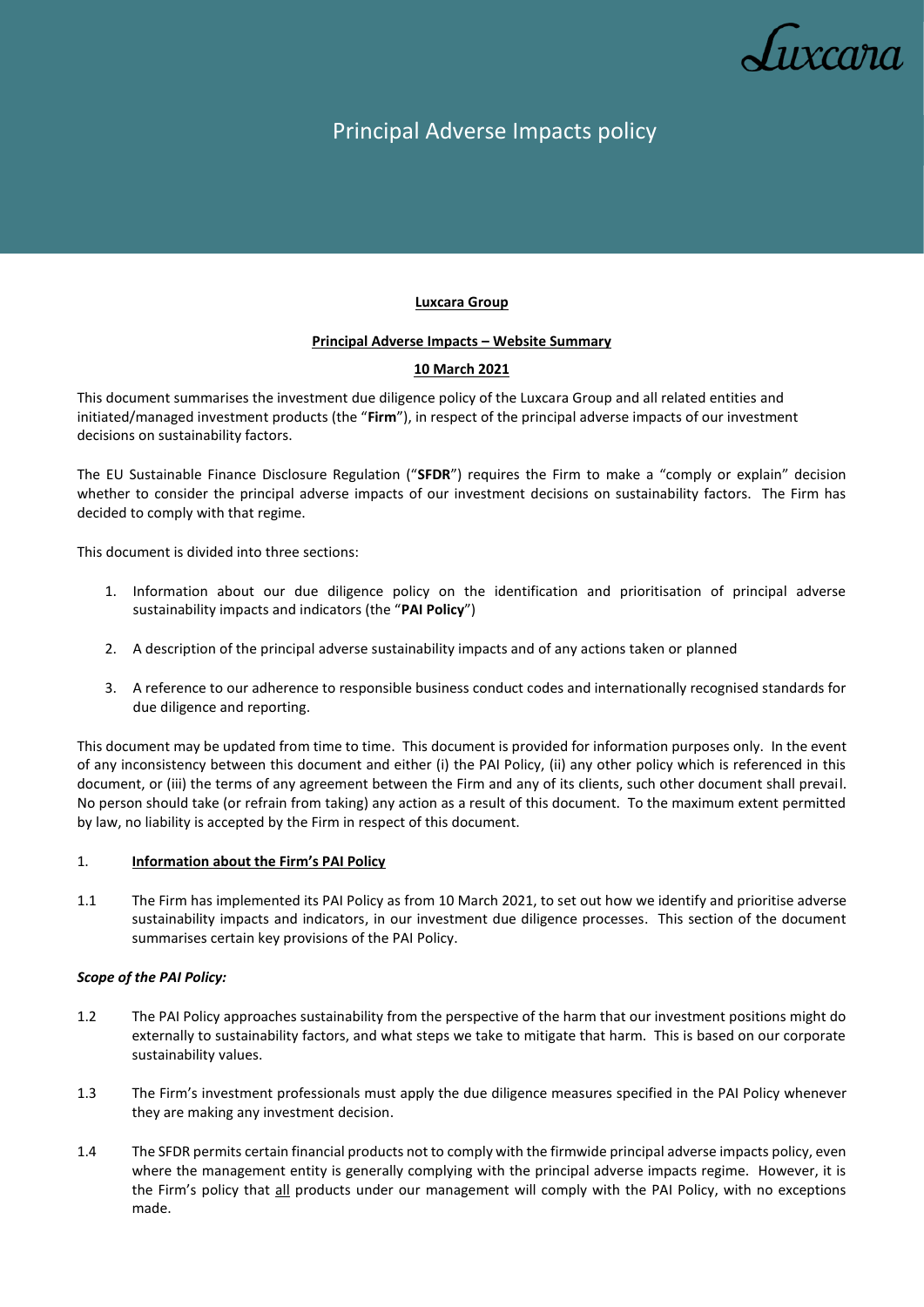#### *Principal adverse indicators – diligence phase:*

1.5 Prior to making any investment decision, our investment committee (referred to below as the "**relevant investment professional**") are required to conduct investment due diligence on the proposed investment position. This investment due diligence will evaluate a variety of factors including (for the purposes of the PAI Policy) an assessment of how the proposed investment position is assessed against the following sustainability indicators:

Climate and other environment-related indicators

- 1) Carbon emissions, broken down by scope 1 and 2 emissions, from 1 January 2023: Scope 3 GHG emissions and Total GHG emissions
- 2) Carbon footprint
- 3) GHG intensity of investee companies
- 4) Exposure to companies active in the fossil fuel sector
- 5) Share of non- renewable energy consumption and production
- 6) Energy consumption intensity per high impact climate sector
- 7) Activities negatively affecting biodiversity- sensitive areas
- 8) Emissions to water
- 9) Hazardous waste ratio

Social and Employee, Respect for Human Rights, Anti-Corruption and Anti-Bribery Matters

- 10) Violations of UN Global Compact principles and Organisation for Economic Cooperation and Development (OECD) Guidelines for Multinational Enterprises
- 11) Lack of processes and compliance mechanisms to monitor compliance with UN Global Compact principles and OECD Guidelines for Multinational Enterprises
- 12) Board gender diversity
- 13) Unadjusted gender pay gap
- 14) Exposure to controversial weapons (anti-personnel mines, cluster munitions, chemical weapons and biological weapons)

Additional Climate and other environmental-related indicators\*

- 15) Investments in companies without carbon emission reduction initiatives
- 16) Investments in companies producing chemicals
- 17) Investments in companies without sustainable land/agriculture practices
- 18) Investments in companies without sustainable oceans/seas practices
- 19) Natural species and protected areas
- 20) Deforestation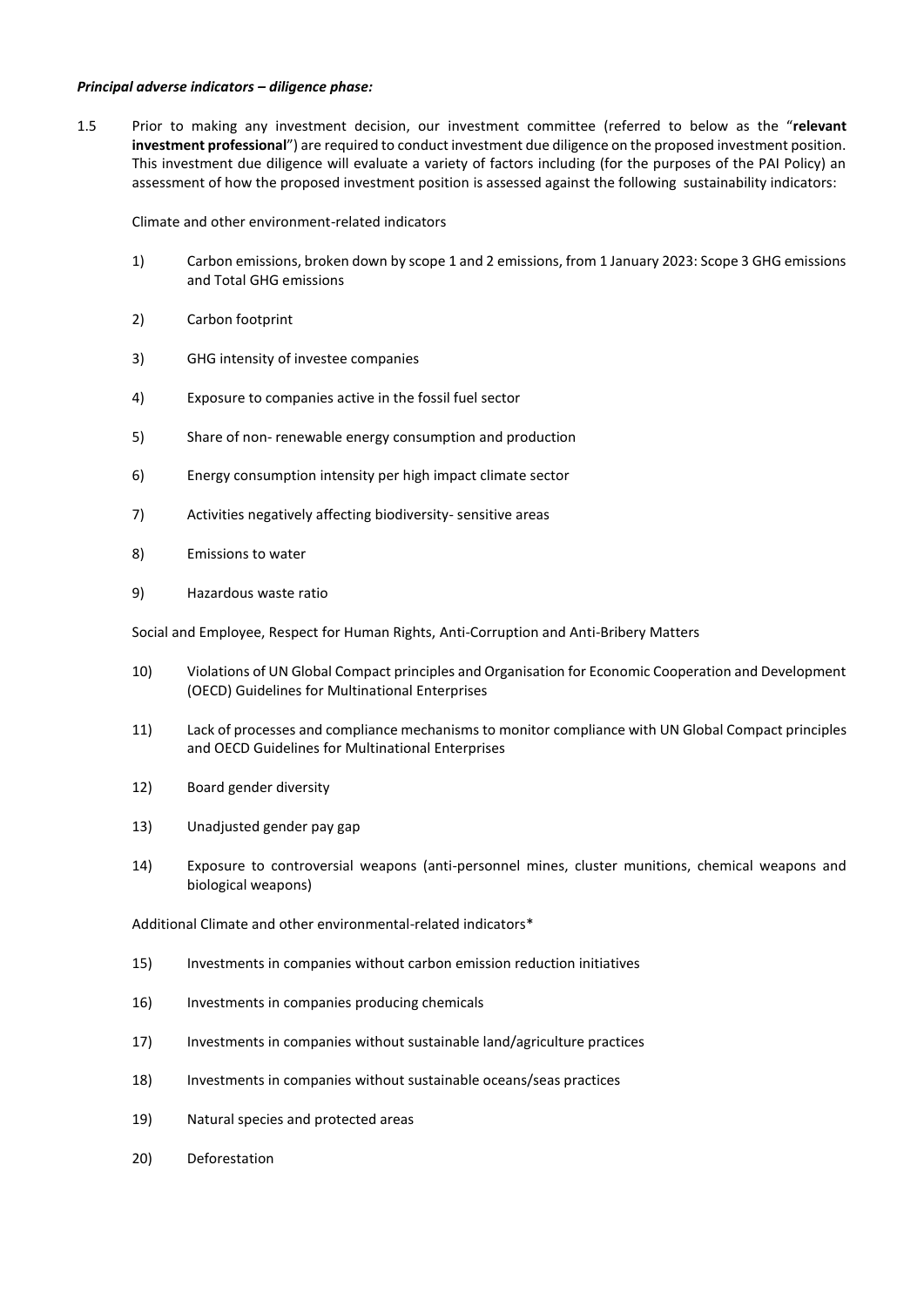Additional Social and Employee, Respect for Human Rights, Anti-Corruption and Anti-Bribery Matters\*

- 21) Number of days lost to injuries, accidents, fatalities or illness
- 22) Insufficient whistleblower protection
- 23) Incidents of discrimination
- 24) Lack of due diligence
- 25) Number of identified cases of severe human rights issues and incidents
- 26) Lack of anti-corruption and anti-bribery policies
- 27) Cases of insufficient action taken to address breaches of standards of anti-corruption and anti- bribery
- 28) Rate of accidents
- 29) Number of convictions and amount of fines for violation of anti-corruption and anti-bribery laws

\* Additional Principal adverse risk indicators will be added consequently and reported adequately in accordance with the standards provided in the SFDR and regulatory technical standards.

1.6 Having completed the diligence exercise, the required data points must be recorded in the investment submission. Such a record will show either the relevant quantitative data point, or confirmation that the data is not reasonably available or our conclusion that the metric is not relevant to the proposed investment.

#### *Principal adverse impacts – investment phase:*

- 1.7 Having completed the diligence assessment, the relevant investment professional is then required, when evaluating the merits of a proposed investment, to determine the extent to which the results of the diligence exercise should weigh on our investment decision, taking into account our sustainability values as articulated below.
- 1.8 The Firm applies its sustainability values by reference to objective limits for the extent to which we are willing, as an organisation, to allow our investment positions to adversely impact the sustainability metrics summarised above.
- 1.9 We define "adverse impact" as the point at which an investment position's measurement against a metric exceeds our permitted threshold. In setting these thresholds, the Firm has taken into account its intent to **prioritise** the adverse impacts which most strongly conflict with our corporate sustainability values. These thresholds are specified in the PAI Policy.
- 1.10 It is not permitted for the firm to make a proposed investment if the diligence on the sustainability metrics reveals that one or more than one of the specified adverse impact thresholds will be breached. The Firm will therefore decline to make such an investment, and this must be recorded in the investment submission.
- 1.11 Where a proposed investment does not breach any of the above adverse impact thresholds, the relevant investment professional will not be prohibited from making the relevant investment. The investment professional shall have complete discretion as to what decision to take, in light of the identified potential adverse impacts, and these steps may include the following mitigating actions (amongst other things):
	- (i) Making a decision not to invest in the proposed investment.
	- (ii) Making a decision to invest, but with a limited position size.
	- (iii) Making a decision to invest, but with an intention to engage with the management of the issuer to improve their business from a sustainability perspective.